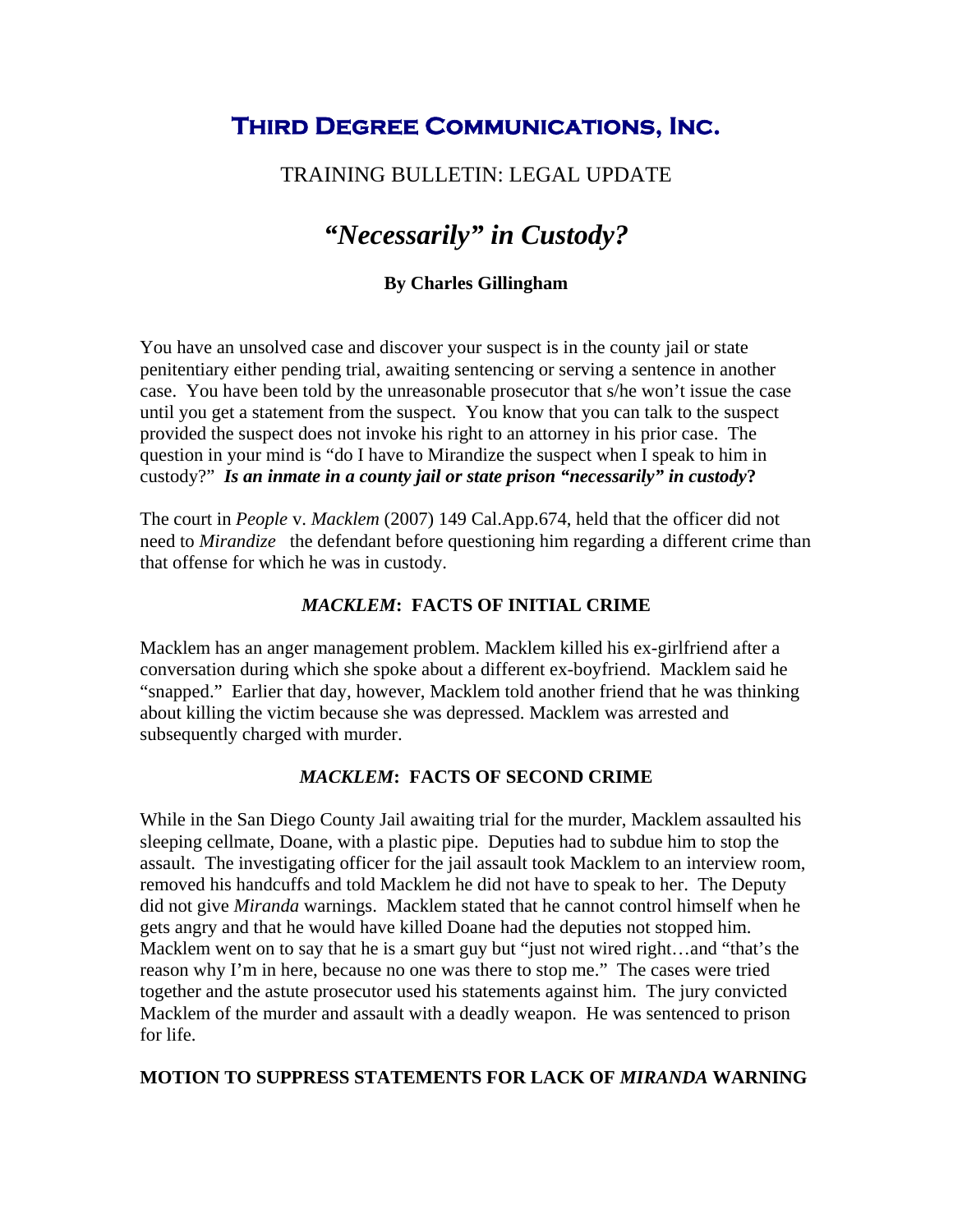Macklem moved to suppress his statements to the deputy as a *Miranda* violation. Macklem argued that he was in custody in the jail facility and therefore was entitled to *Miranda* warnings.

The general rule in *Miranda* is that when a suspect is in custody and interrogation occurs, a *Miranda* waiver is required.<sup>[1](#page-2-0)</sup> Custodial interrogation is "questioning initiated by law enforcement officers after a person has been taken into custody or otherwise deprived of his freedom of action in any significant way."<sup>[2](#page-2-1)</sup>

However, courts have held that someone in a prison or jail is not necessarily in custody. The court in *Macklem* sought to determine whether Macklem was in custody for *Miranda*  purposes when interviewed at a custodial facility where he was already confined.<sup>[3](#page-2-1)</sup> The court in *Macklem* held that there are different types of custody. Custody as generally understood does not mean custody for *Miranda* purposes. Just because someone is in jail, does not mean they are in custody. So the court looked at some factors to determine whether someone in jail is in custody for *Miranda* purposes.

## **THE NINTH CIRCUIT TO THE RESCUE: FACTORS EXPLAINED**

The Ninth circuit, in *U.S. v. Cervantes* (9<sup>th</sup> Cir.) 589 F.2d 424, rejected the argument that any prison interrogation constituted custodial interrogation and required *Miranda* warnings. The court set out some loose guidelines to evaluate when *Miranda* warnings are a prerequisite to an admissible interview:

- 1. Whether the language summoning defendant from his prison cell was coercive. For example, was the defendant told he had to meet with the officers and answer questions;
- 2. Whether the defendant was confronted with evidence of guilt or was questioning investigatory;
- 3. Whether the defendant was handcuffed;
- 4. Where in the facility was the questioning done? There is a distinction, for instance, between questioning done in a visiting room or in a coercive environment such as the prison administrator's office.

*People* v. *Fradiue* (2000) 80 Cal.App.4<sup>th</sup> 15, also held that a state prison inmate was not necessarily in custody for the purposes of Miranda. The *Fradiue* court stated that in evaluating a *Miranda* claim, the court must consider whether, a defendant, as a reasonable person, would believe there had been a restriction of his freedom over and above that inherent in his custodial setting. The court also looked to the surrounding circumstances of the statement to determine whether the defendant was in custody.

#### **PRISON OR JAIL DOES NOT NECESSARILY MEAN CUSTODY**

Looking at the facts in *Macklem*, the court found that the investigating deputy asked the housing deputy to contact Macklem. Macklem was asked whether he wanted to be interviewed. The investigating deputy made clear that Macklem was not required to submit to the interview. Macklem was uncuffed prior to the interview and the door to the